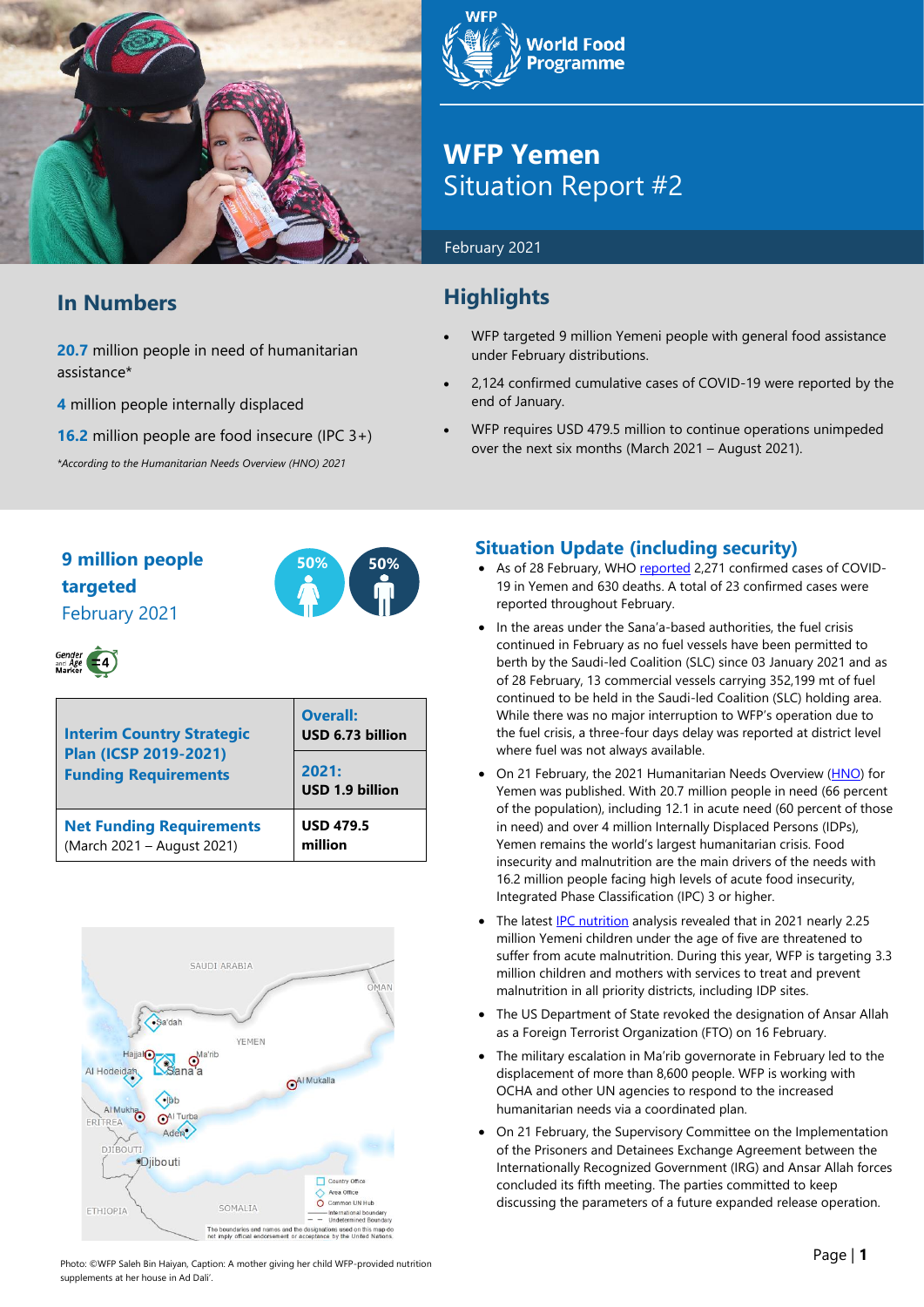#### **WFP Response**

- Under the February cycle, WFP targeted 9 million people with food assistance. Of these, 6.1 million people were targeted with in-kind food assistance, over 1.7 million people with commodity vouchers and more than 1.2 million people with cash-based transfers.
- Targeting and biometric registration activities in Yemen continued throughout January. By the end of February, over 1.66 million beneficiaries in IRG areas have been biometrically registered. In areas under the Sana'a-based authorities, following the start of biometric registration activities in Sana'a city in November 2020, WFP launched the provision of general food assistance through cash transfers. As of 28 February, a total of 18,800 beneficiaries were registered with plans to complete registration in three districts of Sana'a City within the first phase.

#### $z_{22}$

#### **100 Livelihood and Resilience Projects**

• In February, WFP reached over 273,000 beneficiaries with cash transfers for their participation in food assistance for assets (FFA). New activities for over 6,000 new participants started in Hajjah and Sana'a governorates. This brings the total of active sites to 410, including rural road rehabilitation, water harvesting schemes and agricultural projects. Food for training (FFT) activities continued in Hadramawt and Lahj governorates where 400 women were enrolled in trainings covering sewing, first aid and primary care provision, incense and perfumes production and henna decoration.

#### **School Feeding Programme**

• Under the February cycle, WFP reached over 1.3 million students with the school feeding programme; of which, around 10,000 students were supported with freshly prepared meals via the healthy kitchens programme in Aden.

## **Nutrition Assistance**

- In February, WFP reached over 314,000 beneficiaries, 47,000 children aged 6 to 59 months and 267,000 pregnant and lactating women and girls (PLWG), with its Targeted Supplementary Feeding Programme (TSFP) to treat moderate acute malnutrition (MAM). For MAM prevention, WFP reached 161,200 children aged 6 to 23 months with its Blanket Supplementary Feeding Programme (BSFP).
- Following increased demand due to the COVID-19 pandemic, the global shortfall in the production and availability of wheat soya blend (WSB+) continued in February impacting WFP's nutrition programme from the August 2020 distribution cycle affecting some 780,000 PLWG. The shortfalls are expected to continue until March 2021.

#### Ja **Supply Chain**

- Under the February distribution cycle, WFP dispatched around 79,500 mt of commodities under the general food assistance, school feeding, and nutrition programmes. In addition, WFP contracted wholesalers completed the deliveries of 21,900 mt of commodities for commodity vouchers assistance.
- Shipping operations have brought 12,500 mt of cereals into the country in February. Shipping also received over 430 containers holding around 7,500 mt of mixed commodities.
- On behalf of WHO, WFP received 46 containers holding various medicines and non-food items.
- In February, Supply Chain awarded around 51,000 mt of wheat flour and 10,300 mt of sugar, salt, high-energy biscuits, Immediate Response Rations (IRR) and other commodities to various suppliers across the country to meet the anticipated pipeline requirements.

## **Clusters and Common Services**

#### $\approx$ **Food Security and Agriculture Cluster (FSAC)**

• The FSAC set its strategy for the 2021 Humanitarian Response Plan (HRP) to respond to the needs of the 16 million people targeted. The total financial requirement for FSAC in 2021 is USD 1.7 billion, of which USD 1.5 billion is for WFP's requirements within this Cluster. The plan will be launched in March 2021.

## **Logistics Cluster**

- In February, the Logistics Cluster has received around 1,100  $m<sup>3</sup>$  of cargo in common storage on behalf of three partners and transported by road over 1,000  $m<sup>3</sup>$  of cargo on behalf of two partners.
- The Logistics Cluster supported 11 partners and facilitated the sea transport of 8 m<sup>3</sup> of relief items to Aden and Al Hodeidah ports on behalf of two partners.

#### **Emergency Telecommunications Cluster (ETC)**

- A new ETC site was established in February in Ma'rib governorate. The site offers IT services and is being managed by IOM.
- During February, more than 2,600 humanitarian staff accessed the emergency operations centre (EOC) and benefited from the internet connectivity provided through the EOCs throughout Yemen.

#### **Bilateral Service Provision (BSP)**

• In February, BSP delivered around 623,000 litres of fuel to WHO and UNICEF to support the uninterrupted services of hospitals and local water and sanitation services. Additionally, BSP continued to extend its support to partners by shipping over  $3,000$  m<sup>3</sup> of medical supplies by sea on behalf of UN agencies. Around 60,000 litres of fuel were delivered to NGOs and UN facilities.

## **Resourcing Update**

• Based on the Interim Country Strategic Plan, WFP urgently needs an additional USD 479.5 million to ensure operations can continue unimpeded over the next six months as per the following:

| Activity                                       | <b>Funding requirement in USD</b> |
|------------------------------------------------|-----------------------------------|
| General Food Assistance                        | 397 million                       |
| Nutrition                                      | 53 million                        |
| School Feeding                                 | 11 million                        |
| Livelihoods                                    |                                   |
| <b>UNHAS</b>                                   | 12 million                        |
| Logistics Cluster                              | 5.5 million                       |
| Emergency<br><b>Telecommunications Cluster</b> | 1 million                         |